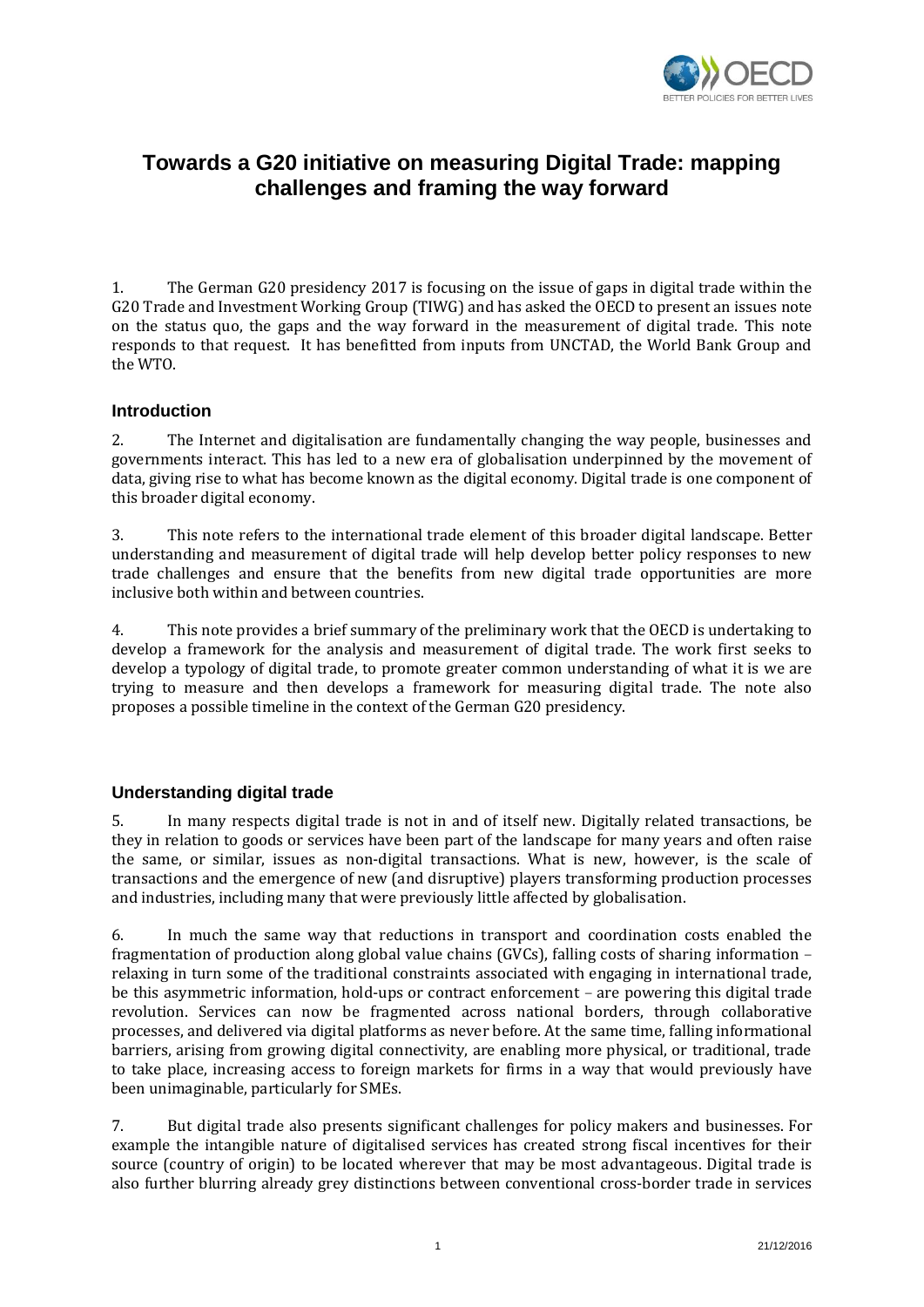

(GATS Mode 1), consumption abroad (Mode 2) and services provided through foreign presence (Mode 3), and posing new challenges for the way international trade and investment policy-making is made and how international trade, especially services, is measured.

8. In addition, significant income streams can now be generated through data itself, the collection and dissemination of which is subject to a myriad of national laws, for example, governing privacy. Data flows – even though generally not recorded in international trade statistics, particularly intra-firm transactions – underpin modern trade, including by enabling corporations to manage global production networks under GVCs and in automation for trade facilitation. Hence impediments to data flows can impact how and whether trade takes place.

9. But, despite the growing importance and new policy demands, little empirical, and internationally comparable, information currently exists on digital trade, inhibiting a full understanding of the scale of some of the policy challenges and its contribution to growth.

## *Towards a typology of digital trade*

-

10. While there is no single recognised and accepted definition of digital trade, there is a growing consensus that it encompasses digitally enabled transactions in trade in goods and services, whether digitally or physically delivered. Whilst all digital trade is enabled digitally, not all digital trade is digitally delivered (an issue which matters given differing rules and commitments under GATT and GATS). 1

11. Data flows, supported by hard and soft infrastructure, ranging from cables and wires to data flow regulations (digital trade enablers), support trade transactions. Data flows underpin the digital trading environment which can be decomposed into a number of distinct categories of transactions (Figure 1), each of which raises different questions for trade/investment policy and measurement: foreign goods or services purchased via a foreign on-line intermediary; foreign goods or services purchased via a domestic on-line intermediary; domestic goods or services purchased by a foreign on-line intermediary; and domestic goods or services purchased by a foreign-owned domestic intermediary. <sup>2</sup> Moreover, data flows underpin trade less directly, by enabling control and coordination along international production networks, or by enabling implementation of trade facilitation measures.<sup>3</sup>

12. Digital trade involves both physically delivered and digitally delivered trade: digitally enabled purchases of e.g., software, e-books, data or database services; or digitally enabled but physically delivered goods and services (such as a purchase of a good on an on-line marketplace or the booking of a hotel through a matching service). This distinction facilitates a deeper analysis of

<sup>1</sup> It is important to note that there are many different concepts which refer to digital trade or electronic commerce. The OECD definition of an electronic commerce transaction (OECD Guide to Measuring the Information Society (2011) is the sale or purchase of goods or services, conducted over computer networks by methods specifically designed for the purpose of receiving or placing orders. The WTO's working definition is extremely broad: "electronic commerce is understood to mean the production, distribution, marketing, sale or delivery of goods and services by electronic means" (WT/L/274, dated 30 September 1998). The typology of digital trade in this paper aims to focus on the most salient points from the perspective of analysis and measurement. For the typology, digital trade may involve, for example, physical goods as well as products and services that can be delivered digitally; that is, delivery as well as payment may be offline or online.

<sup>&</sup>lt;sup>2</sup> This encompasses purchases enabled through on-line platforms direct from producers (i.e. not through an intermediary).

<sup>3</sup> Data flows also importantly underpin much of the production of goods and services -- for instance to organise input flows of goods and services, working with subcontractors and suppliers, and even handling in-plant production (i.e. which increasingly involves employees working alongside robots, so-called 'cobot') -- which of course raises issues that go beyond trade or trade policy.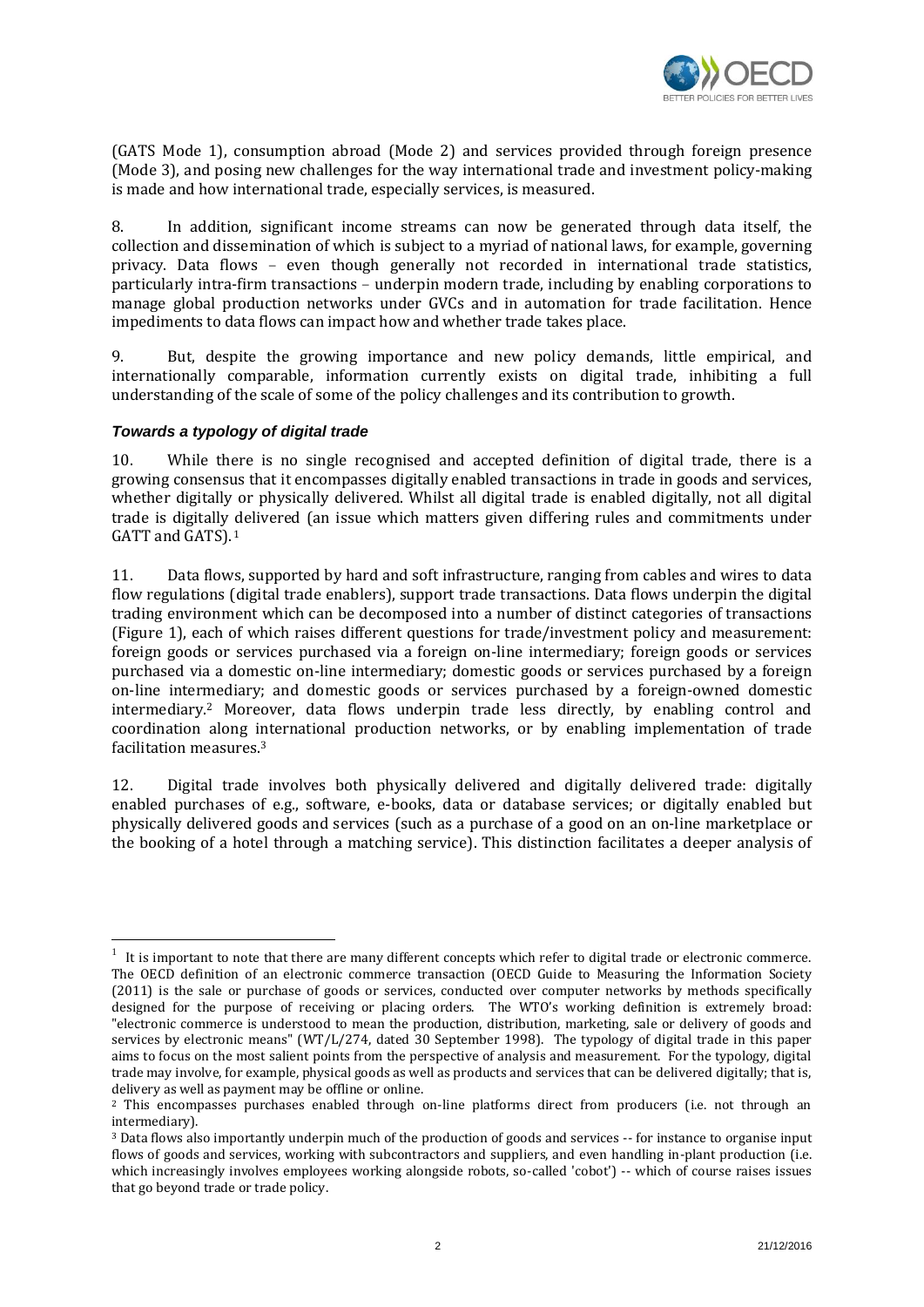

transactions and a tentative typology of digital trade (Figure 1) predicated on the starting point that digital trade is underpinned by data flows that enable trade in goods and services.<sup>4</sup>

13. Thinking more broadly about the development of a measurement framework, it is also important to consider the actors. In this sense, while traditional trade, at least before the advent of GVCs, mainly involved business-to-consumer (B2C) transactions and GVC trade introduced growing business-to-business (B2B) interactions, digital trade has helped to accelerate GVC trade and opened up new avenues for businesses, consumers (households) and governments to interact.

14. Figure 1 below, brings these components together to provide a simple overview of a tentative typology for digital trade that could form the basis of a measurement framework – the How (whether physically or digitally delivered); What (the object of the flow or transaction) and Who (the actors). 5



#### **Figure 1: A tentative typology for digital trade**

-

<sup>4</sup> In this respect it is important to note that although the underlying data flows may not be necessarily recognised or recorded as trade flows, in existing international standards of trade statistics (since they are often not associated with a monetary transaction), their disruption or restriction can prevent digital trade from happening or determine how that trade takes place.

<sup>&</sup>lt;sup>5</sup> The typology does not aim to define digital trade for the purposes of negotiations; rather, it aims to assist in both the development of a measurement framework for digital trade and to provide an analytical tool to assist in unpacking and understanding digital trade transactions.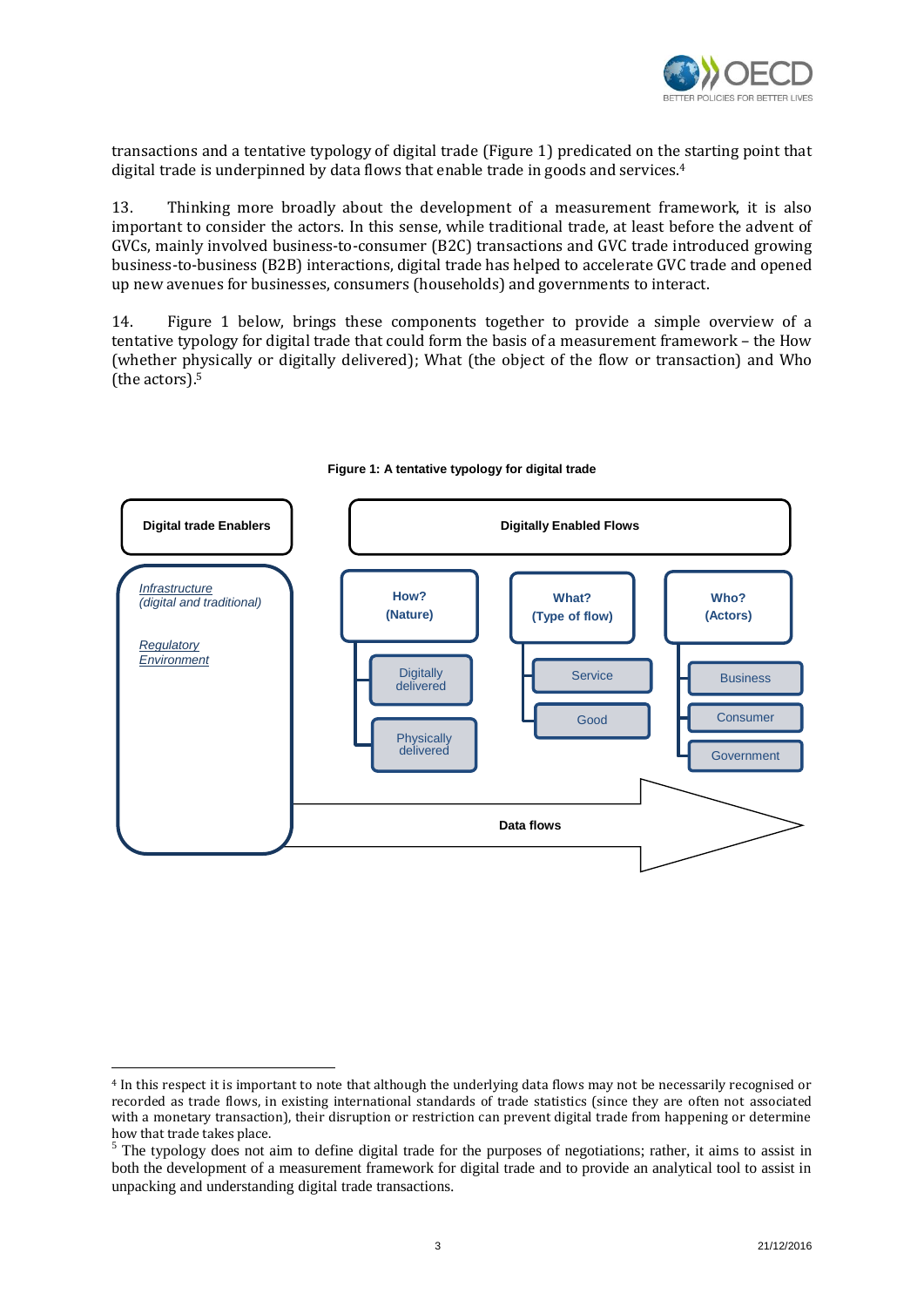

# **Unpacking Digital Trade**

15. The proposed typology can help illustrate different interactions which characterise digital trade and identify measurement and trade policy related issues (Table 1). However, it remains an initial proposal and a basis for further discussion as it is already clear that further refinements may be necessary to articulate the classification of new trends. Moreover, in terms of measurement, it will be important to understand where the transactions involved are recorded. If in the national accounts, what part of the transaction is recorded as international trade statistics, what part is recorded as domestic activity, and what part is not recorded at all, e.g. the value of data flows?

| <b>Example</b>                                                                                                                 | How?                                                    | What?              | Who?                                                          | <b>Trade issue</b>                                                                                          | <b>Measurement</b>                                                                                                                                                                         | <b>Horizontal</b><br><b>Issues</b>                                                                                                                                                                                                                    |
|--------------------------------------------------------------------------------------------------------------------------------|---------------------------------------------------------|--------------------|---------------------------------------------------------------|-------------------------------------------------------------------------------------------------------------|--------------------------------------------------------------------------------------------------------------------------------------------------------------------------------------------|-------------------------------------------------------------------------------------------------------------------------------------------------------------------------------------------------------------------------------------------------------|
| Amazon<br>(DVD<br>purchase)<br>TradeKey<br>(purchase of<br>intermediates;<br>e.g.,<br>synthetic fibre<br>for textile<br>maker) | Physically<br>delivered<br>Physically<br>delivered      | Good               | B <sub>2</sub> C<br>(often<br>SME)<br>C2C<br>B <sub>2</sub> B | GATT, in<br>relation to the<br>item:<br>GATS in<br>relation to the<br>intermediary<br>Trade<br>facilitation | Captured in trade<br>statistics (depending on<br>de minimis rule in place)<br>but collaboration with<br>business needed to<br>determine how much of<br>this trade is digitally<br>enabled. | Data transfers,<br>Infrastructure<br>(access to and<br>speed thereof),<br>e-payment<br>platforms,<br>statistical<br>classification of<br>service, sector<br>of sale or<br>nature of actual<br>activity?<br>Interoperability,<br>privacy<br>regulation |
| Ride-sharing<br>services<br>(Case 1)                                                                                           | Digitally<br>delivered<br>or<br>Physically<br>delivered | Service            | B <sub>2</sub> C                                              | Domestic<br>regulations /<br>disruption,<br><b>GATS</b><br>commitments                                      | Transport service in<br>principle but ride-sharing<br>company provides<br>platform and insurance<br>services. Mode of delivery<br>unclear.                                                 |                                                                                                                                                                                                                                                       |
| 3D printing<br>(Case 2)                                                                                                        | Digitally<br>delivered<br>or<br>Physically<br>delivered | Service<br>or good | B <sub>2</sub> C<br>B <sub>2</sub> B                          | <b>GATS or GATT</b><br>commitments?<br>interoperability,<br>IPR.<br>competition<br>policy.                  | Hard to identify<br>transaction. Classification<br>issues if considered as<br>services.                                                                                                    |                                                                                                                                                                                                                                                       |

#### **Table 1: Using the indicative typology to think about digital trade**

16. Indeed further refinements may also be needed to consider whether transactions should be unbundled for measurement, with consequential impacts for their classification in the typology. To illustrate, it's useful to unpack possible examples of a transport transaction undertaken through a ridesharing digital platform (Case 1), and to consider the issues raised by 3D printing (Case 2) and by online networks (Case 3).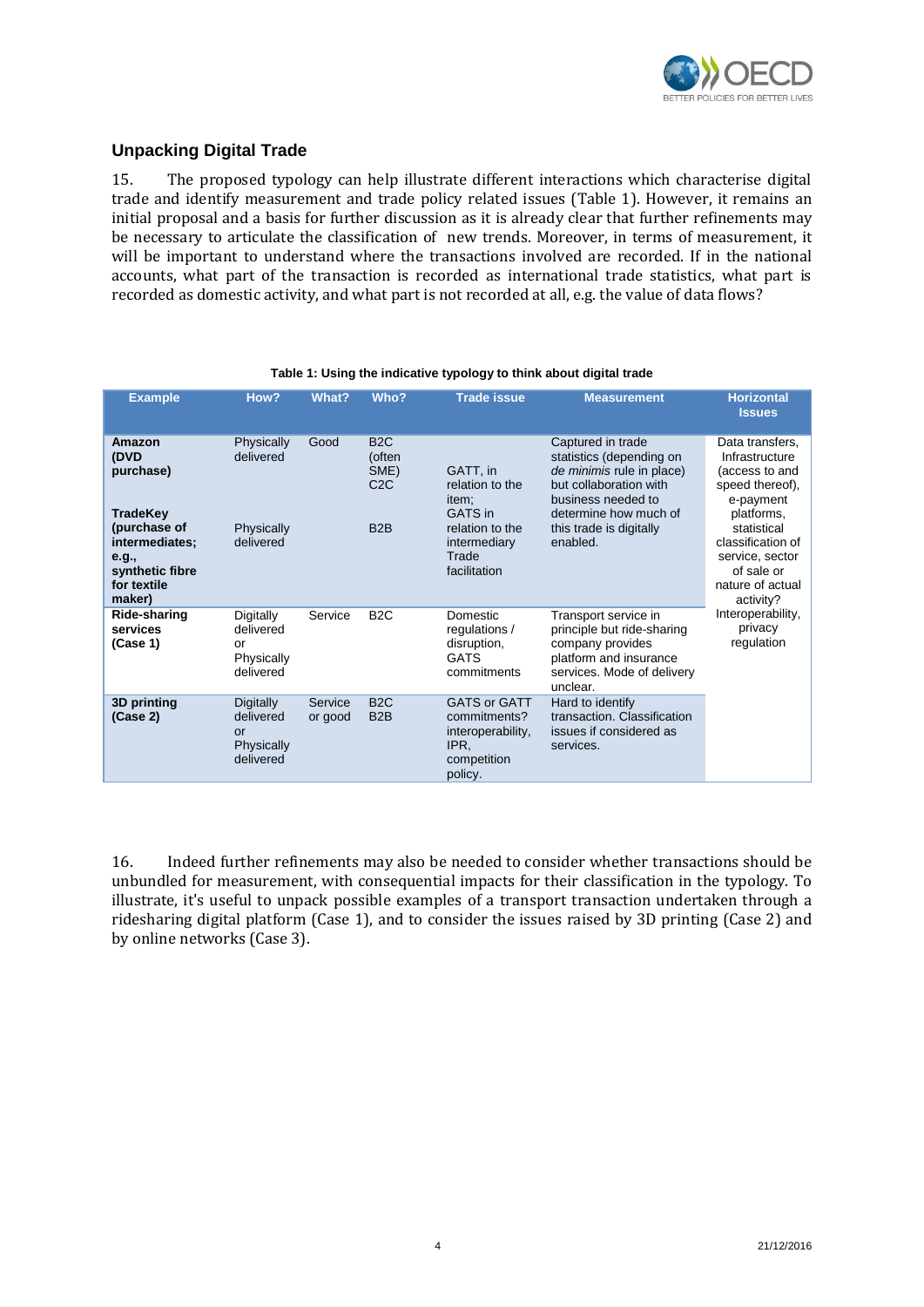

#### **Case 1. Trade in ride-sharing services**

At its most basic, a ride-sharing service involves the purchase of a transport service, but how the service is provided determines whether or not there is a trade transaction and importantly how this transaction is to be measured. The example below is just one possible way that such transactions can take place and is presented for illustrative purposes.

In the "physical world", a taxi would have to pass in front of a customer who would pay for the ride in cash or by card. The ride-sharing matching platform adds a new tradable digital service enabling the transaction by matching the car driver and the customer and managing payment (Figure 2). The transaction between the driver and the rider (consumer) takes place in a particular country, but the supporting transactions, the provision of the matching services, payments and insurance cover, are potentially provided from another country (assuming, as in this example that the ride-sharing platform is not operating through a mode 3 local presence). The unpacking reveals two other components – a payment made to the platform reflecting its intermediation role, and a payment to the driver who ultimately provides the transport service. Arguably the former service could be considered 'digitally delivered' and the latter 'physically delivered'.





*Note:* The figure is schematic and to be used for illustrative purposes, it does not purport to reflect how ride-sharing businesses are run.

This raises several important issues for trade policy. For example, since a ride-sharing digital platform owns no cars, should these activities be classified as a transport service or a business service? If it is a transport service, then its operations are subject to GATS mode 3 commitments if a business service, then its operation is subject to mode 1 commitments in the business service sector.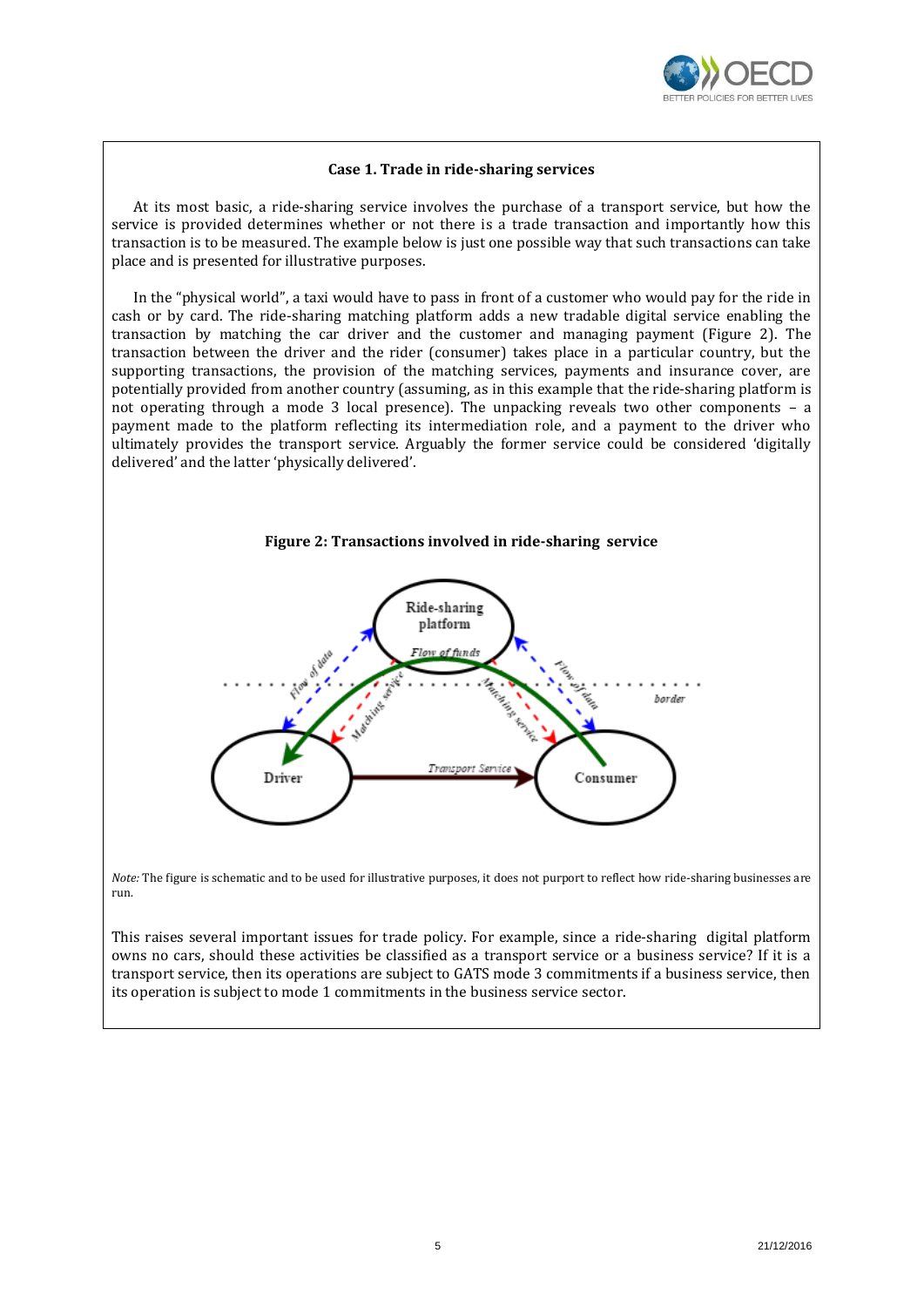

#### **Case 2. 3D printing: trading goods or trading services?**

3D printing, or additive manufacturing, is the process of superimposing layers of material to create strcutures from computer-aided design (CAD) files using a 3D printer. Although not new, 3D printing costs have fallen considerably, resulting in a wider uptake by businesses and consumers. 3D printing shortens design-to-product times by moving manufacturing closer to consumption, thereby helping reach new markets faster. It reduces the costs of building complex and customised structures; to date, it involves trade in low volume specialised products, but has the potential to fundamentally alter the geographical location of international production (see Kommerskollegium, 2016). At these early stages, the implications of this new technology are hard to pin down, but its growing adoption raises considerable trade policy and measurement challenges.



1



At its most basic, digital trade in 3D printed goods is similar to digitally delivered transactions: it involves a business producing and sending a CAD file to a printer in another country (Figure 3). The cross-border transaction consists of a digitally delivered design service rendered into a product in the country of delivery. The international trade rules that apply to this product are uncertain: on one hand, in a 3D printing transaction delivered directly to the consumer, it is a design service which crosses the border which implies that GATS rules should apply; on the other hand, ultimately, this service produces a good so the transaction could also be

considered a digitally delivered good and threfore subject to GATT rules.<sup>6</sup>

However, 3D printing transactions can also take different forms. For example, 3D printing may take place through an intermediary platform, where the business would place its design on the platform, where the consumer would purchase it and subsequently print the good increasing the transactions associated with the 3D printed good and possibly adding a cross-border flow of matching services. Alternatively, 3D printing may involve the consumer accessing the printed good via an outsourced print-shop, in which case the cross border transaction involves a B2B service link rather than a direct B2C transaction (adding an additional service to the final delivery of the product). Ultimately, and much like in the case of other digital trade transactions, the form of delivery determines both the trade policy context and the measurement implications.

<sup>&</sup>lt;sup>6</sup> If GATT rules apply, there is also a further issue of whether the low-volume transaction falls within de minimis provisions and therefore whether it is to be recorded or whether tariffs are payable in the receiving country. Further complications arise if the provider of the design provides it as a bundle that includes provision of the goods components whether as cross border trade or through exports.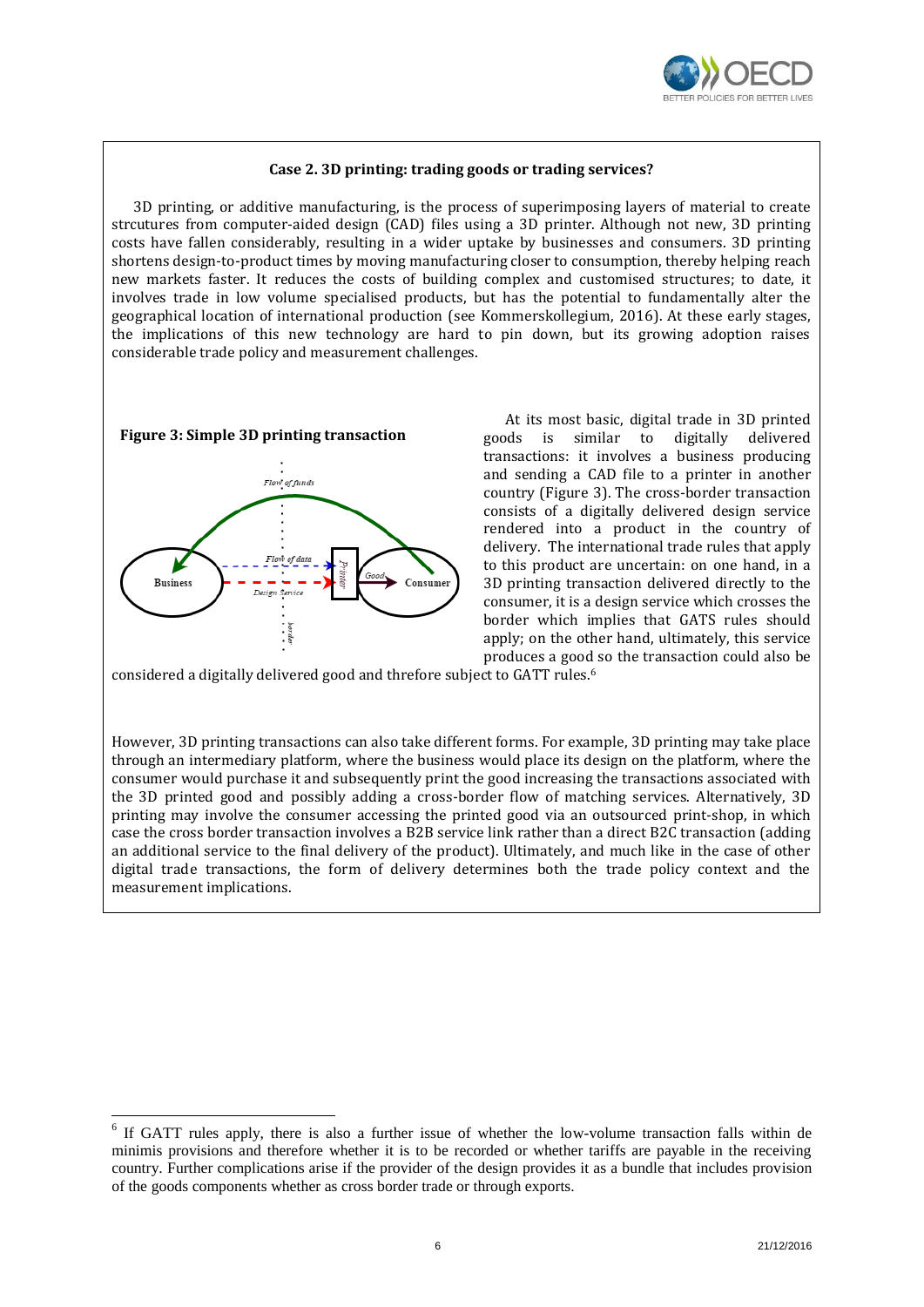

#### **Case 3. Social networks, Facebook-type transactions**

Social networks, such as Facebook, also raise several important issues. While the delivery of the social networking service is similar to a traditional digitally delivered service, the transaction between the producer of the service and the consumer, or user, is not directly monetised. The delivery of the social networking service requires data to be transferred to and from the consumer. Facebook then uses this data to generate revenue through selling targeted advertising space, and hence it is the delivery of the social networking service through the platform which enables the monetisation of the activities of the social networking site Facebook (Figure 4). In this instance, one of many possible ways, the B2C delivery of networking services is supported by transactions involving a B2B digitally delivered advertising service.

#### **Figure 4: Social networking**



A classification issue arises from the fact that Facebook is not directly drawing revenue from its principal activity. While Facebook might be classified as a company that provides social networking services, in actual fact its revenue is entirely drawn from providing advertising services. This decoupling of payments is also an increasingly common characteristic of digital trade where services are provided but not necessarily directly monetised (twitter or gmail are other such examples).

Further complications arise when considering broader modes of financing, across the plethora of social media and digital platforms that currently exist. For example, advertising is not necessarily the only source of revenue and data on consumers' behaviour may directly be sold on to third parties.

## **Challenges in measuring Digital Trade**

17. While some of the issues are not new, digital trade raises complex issues for measurement and indeed for the underlying accounting framework. B2C, cross-border, digitally enabled, goods transactions appear to be rising and the tools that have typically been used to capture these flows, which generally assumed small scale activity, may no longer be sufficient. Moreover, significant intra-firm flows of data, underpinning knowledge and the provision of knowledge-based services, may go completely undetected in conventional trade statistics, raising concerns not only for trade measurement but also for measures of GDP. Additionally, the channels used to provide digitally enabled services are increasingly blurring the line between the various modes of supply, meaning that international trade occurs if the provider is located abroad but not if an affiliate in the host economy is present, again raising questions about GDP; more significant challenges are presented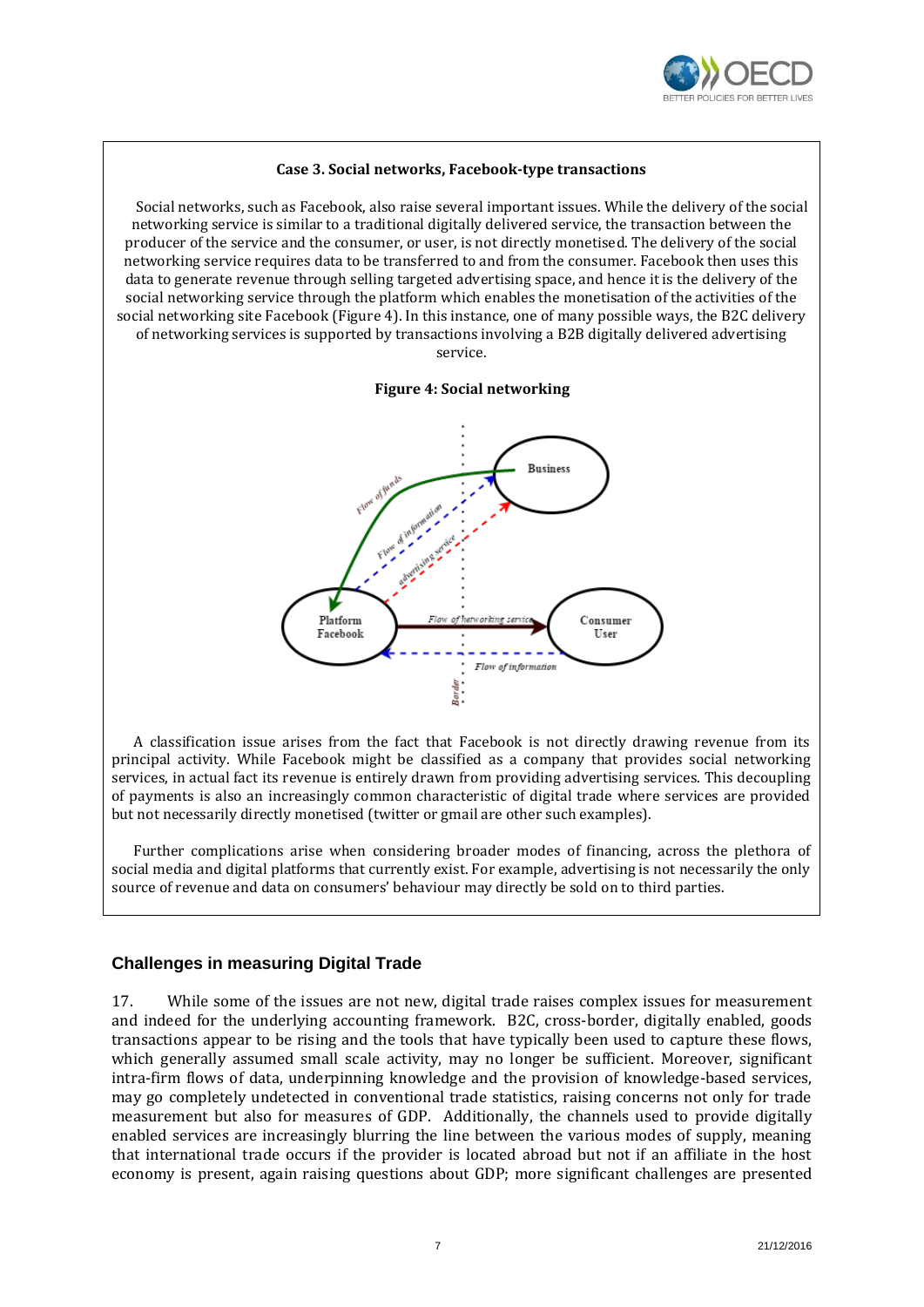

when the location of the service provider is also determined by fiscal optimisation strategies. There are also questions concerning the classification of the various services provided (i.e which service), which may vary among countries. Perhaps the biggest challenge, however, concerns the provision of free services to consumers, financed by advertising models or indeed financed by the acquisition of data on consumers that is sold to third parties. 7

18. In the ride-sharing case (Case 1) the 2008 System of National Accounts for example (# 14.126) specifies that the service provided should be recorded as trade in transportation services, with the ride-sharing platform consequentially classified in the transport sector, but it is not clear that all countries follow this, nor indeed whether the same rules of classification necessarily govern that used to determine its classification for trade purposes.

19. The ride-sharing example also illustrates some of the further measurement challenges with digital trade, i.e. where are transactions recorded, and where should they be? The platform matches consumers and drivers who each pay an intermediation fee for matching supply to demand, made particularly complicated by the fact that the flow of funds does not align with the underlying flow of services (Figure 2). In theory, it would appear, that the only figures that should be recorded in official international trade (in services) statistics should be the intermediation fees (the margin) charged by the platform, recorded as imports by drivers and consumers (and which in theory should be recorded as a digitally delivered service). Having said that, one cannot rule out the possibility that the transaction reflects 'merchanting of services', which would implicitly mean that the platform was considered as the purchaser of the transportation services that were subsequently sold on to consumers (in which case the service could be considered physically delivered).

20. Moreover, official trade statistics also do not necessarily capture similar transactions facilitated by foreign affiliates. This is the other complicating feature of ride-sharing or platform intermediation transactions. The platform may not be cross-border and instead the intermediation services may be provided by an affiliate, meaning that the related transactions are purely domestic. This, in turn, raises questions regarding the delineation of services (trade) and income (investment) flows. This matters because, increasingly, services produced and consumed within domestic borders (and indeed goods) are being facilitated by foreign (and foreign owned) intermediaries.

21. Regarding *digitally delivered* services (and data) significant improvements were introduced in the latest revision to the international classification system used to record trade in services (EBOPS<sup>8</sup> 2010), particularly concerning services likely to be delivered digitally, such as information services, research and development and intellectual property . Such data could form the basis of first order estimates of digitally delivered services trade. However, not all countries have currently moved to this new classification system. Moreover, these transactions may not be visible in international trade statistics when they are conducted as intra-firm transactions, and where they are visible it may reflect fiscal optimisation strategies rather than economic reality from a national accounting perspective.

22. But perhaps the biggest measurement challenge for digitally delivered services concerns those flows which do not result in a monetary transaction per se, but may support one (such as generating advertising revenue). For example, in the Facebook example (Case 3) there is no monetary transaction between Facebook and the user (and in terms of existing international standards, no trade); that is, while the advertising revenue monetary flow is captured in trade statistics (where the flows are cross-border), the information flows upon which they depend are not (Figure 4). It is clear that this raises issues concerning consumer surpluses and indeed at the international level who is ultimately financing those surpluses. For example, free digital products

There are also other challenges that sit outside of the current measurement frameworks (System of National  $^7$  There are also other challenges that sit outside of the current measurement frameworks (System of National Accounts and Balance of Payments Manual); for example, there is growing demand to better understand take-up and use of digitalisation by firms as enablers of productivity and competitiveness.

<sup>8</sup> Extended Balance of Payments Services Classification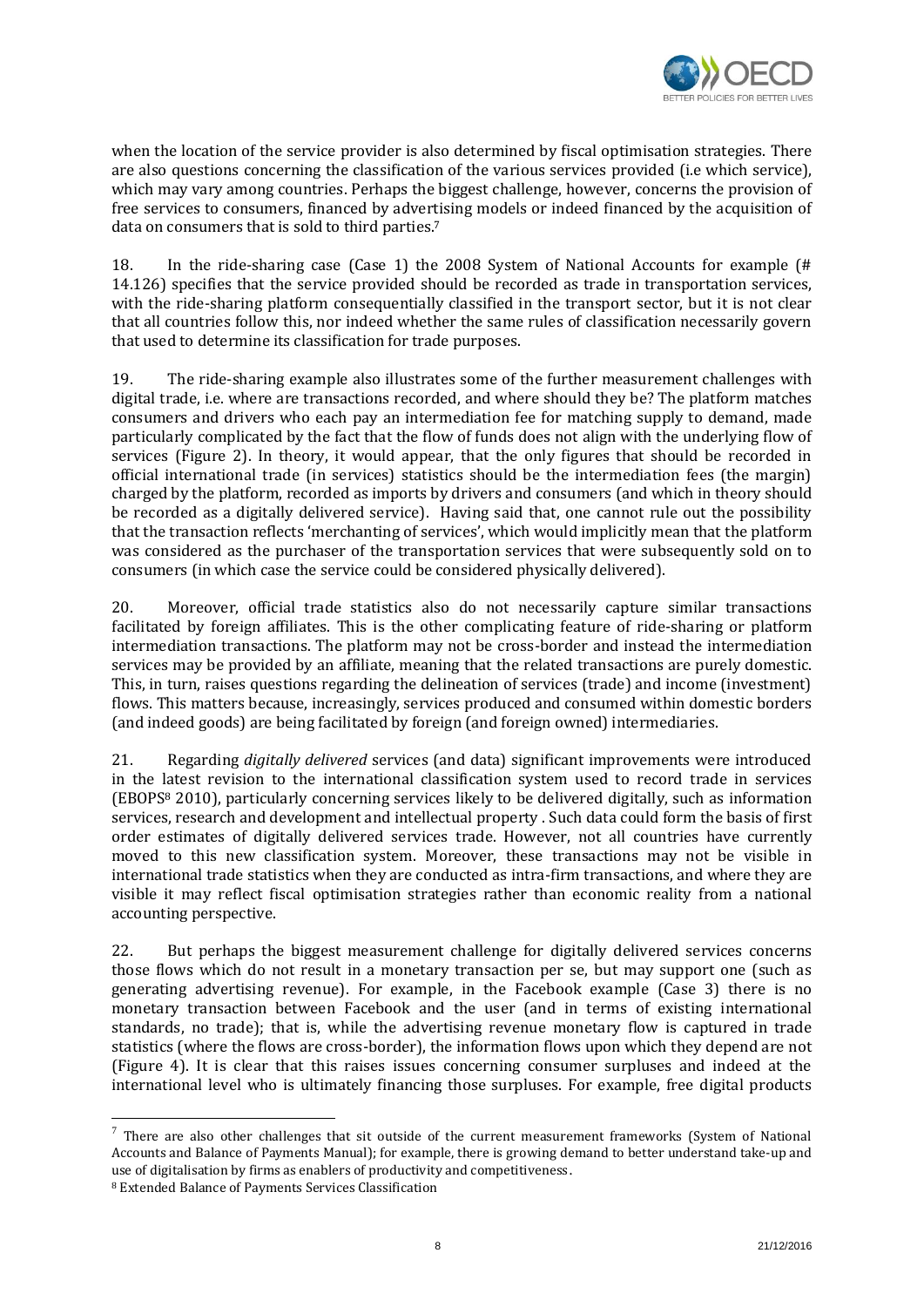

(such as Facebook) are in general available to all with sufficient bandwidth, but the funding model (advertising) does not discriminate between countries. In other words, advertisers (and ultimately consumers through paying higher prices) in one country may be indirectly generating consumer surpluses in another.

23. In a similar manner, and because they are free, the international accounting system does not in general impute transactions related to the use of public goods (such as open-source or free software). Again this raises issues concerning the measurement of consumer surpluses but also potentially policies, such as anti-dumping and competition policies, if the freely available software is designed to gain market share with a view to the introduction of subsequent priced models.

| <b>Measurement</b><br><b>Issue</b>                                | <b>Description</b>                                                                     | <b>Example</b>                                                                                                                | <b>Impact</b>                                                                                                                                                                                                                                                                      |
|-------------------------------------------------------------------|----------------------------------------------------------------------------------------|-------------------------------------------------------------------------------------------------------------------------------|------------------------------------------------------------------------------------------------------------------------------------------------------------------------------------------------------------------------------------------------------------------------------------|
| Underestimation                                                   | De minimis provisions imply that<br>small value transactions might not<br>be recorded. | Cross border conventional<br>e-commerce transactions of<br>goods or services                                                  | Trade statistics may be underestimated<br>(goods and services)                                                                                                                                                                                                                     |
| <b>Classification</b><br>(of activity)                            | The digital trade flow can be<br>classified across different sectors.                  | Is a ride-sharing transaction<br>a transport service or an<br>intermediation service?                                         | No impact on recorded trade statistics<br>but allocation differs by product and<br>activity                                                                                                                                                                                        |
| <b>Classification</b><br>(of mode of<br>supply)                   | The underlying service may be<br>provided by a foreign affiliate                       | Multinationals have scope to<br>record digitally enabled<br>trade as either cross-border<br>trade or primary income<br>flows. | All flows are in theory captured either as<br>trade or as primary income but<br>'distortions' may occur to GDP<br>depending on how the flows are<br>recorded.                                                                                                                      |
| Location of<br>service provider                                   | The provider of the services may<br>be located in any territory                        | Fiscal optimisation may<br>determine headquarters of<br>firms and in turn the<br>provision of services.                       | Trade statistics will, in theory, record<br>these flows but interpretation difficulties<br>may occur as profits are shifted.                                                                                                                                                       |
| Non-monetary                                                      | No monetary transactions<br>resulting                                                  | Social networking sites<br>where the underlying<br>information flows support<br>other economic activities -<br>Case 3         | All revenues arising from the provision<br>of advertising services or sales based<br>on data will, in theory, be captured in the<br>statistical system; however, challenges<br>arise concerning the implicit consumer<br>surpluses that may be gained                              |
| <b>Identification</b><br>(of digitally<br>enabled<br>transaction) | Information on the use of digital<br>services to enable trade<br>transactions          | SMEs using digital<br>intermediaries to export                                                                                | Expenses of firms on digital services will<br>be captured, either as a domestic or<br>international transaction, including on<br>own-account (if the case), but the scope<br>of accounting frameworks are not set up<br>to identify sales enabled through use of<br>digital tools. |

# **Table 2: Measurement Challenges<sup>9</sup>**

24. From the point of view of current international accounting standards, it is not generally felt that there are conceptual gaps in the frameworks. In addition, at present at least, the indications are that overall values of international trade do not significantly under-record digital or digitally related trade although, as noted above, there may be (mis)classification issues related to trade in services and primary income flows; particularly concerning transactions related to knowledge based capital. That said, it is also generally recognised that statistics on digital trade are not sufficiently visible in a way that can adequately meet growing policy needs, nor indeed to fully address the concerns of those who feel that the current statistics on international trade are deficient.

1

<sup>&</sup>lt;sup>9</sup> While a number of these measurement challenges also arise in the offline world (e.g., service trade statistics do not yet distinguish flows by mode of supply), they are also, or particularly, relevant for digital trade. For example, underestimation of trade may be increasing as shipments ordered online include more small parcels.